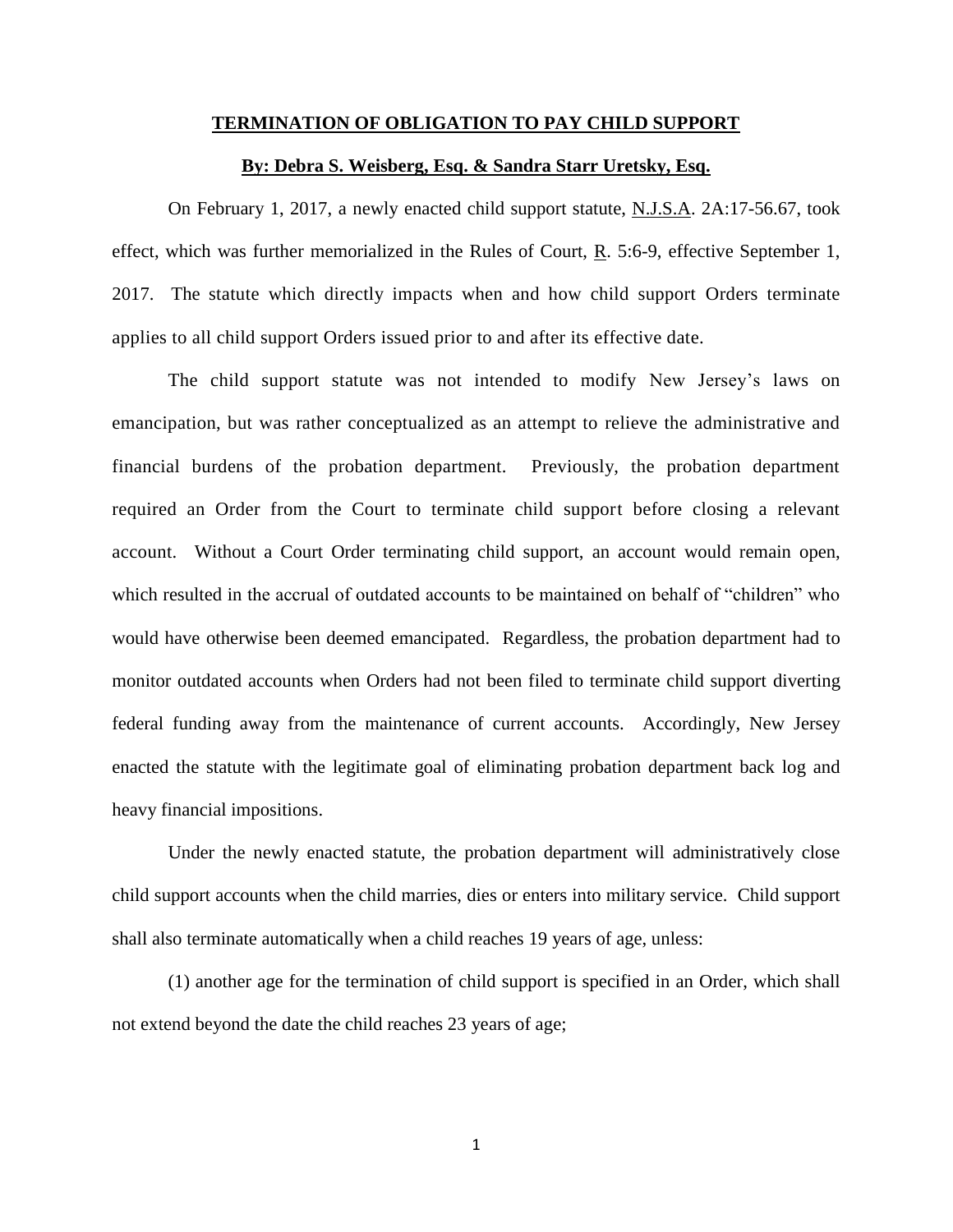(2) a written request seeking the continuation of child support is submitted to the Court by a custodial parent prior to the child reaching the age of 19; or

(3) the child receiving support is in an out-of-home placement through the Division of Child Protection and Permanency in the Department of Children and Families.

The probation department will issue a Notice of Proposed Child Support Obligation Termination to both parents as to the proposed termination. In response, a custodial parent may submit a written request, on a form and within timeframes promulgated by the Administrative Office of the Courts, with supporting documentation to the Court, including a projected future date when support will terminate, seeking the continuation of child support beyond the date the child reaches 19 years of age in the following circumstances:

(a) the child is still enrolled in high school or other secondary educational program;

(b) the child is a student in a post-secondary education program and is enrolled for the number of hours or courses the school considers to be full-time attendance during some part of each of any five calendar months of the year; or

(c) the child has a physical or mental disability, as determined by a federal or State government agency, that existed prior to the child reaching the age of 19 and requires continued child support.

A custodial parent may also file a motion or an application with the Court seeking to extend the obligation to pay child support beyond the date the child reaches 19 years of age due to exceptional circumstances as may be approved by the Court. If the Court finds that the form and supporting documentation submitted by the custodial parent establish sufficient proof to continue the child support obligation beyond the date a child reaches 19 years of age, the child support obligation shall not be terminated by operation of law when the child reaches the age of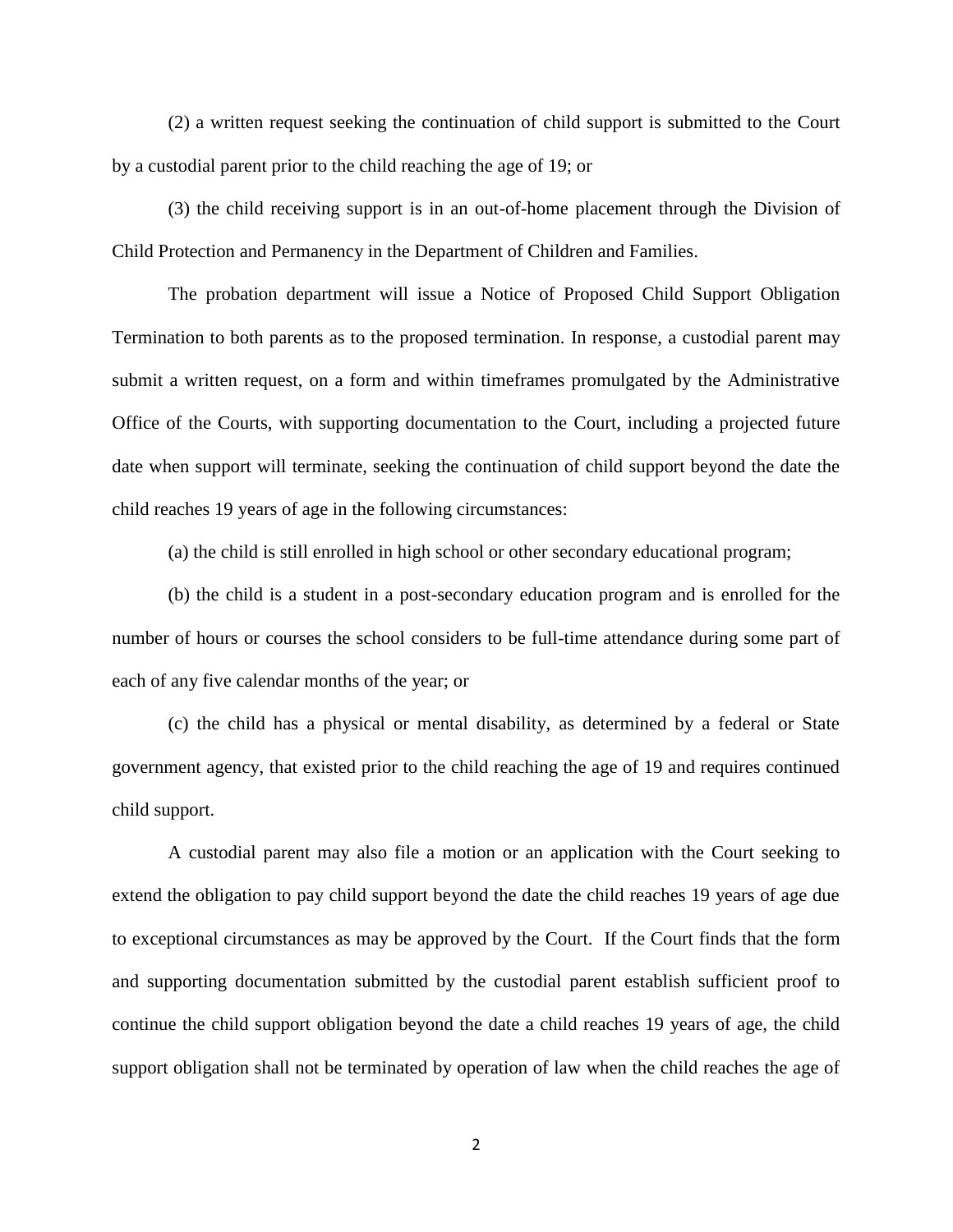19, and the Court shall issue an Order establishing the prospective date the child support is to be terminated. The payor may, at any time, file a motion or an application with the Court seeking relief from that obligation.

In cases where child support continues beyond the age of 19, child support shall terminate upon operation of law when a child reaches 23 years of age under the statute, regardless of whether or not their settlement agreement or support Order provides for a later termination date or event. However, nothing in the statute shall be construed to (1) prevent a child who is beyond 23 years of age from seeking a Court Order requiring the payment of other forms of financial maintenance or reimbursement from a parent or (2) prevent the Court, upon application of a parent or child, from converting, due to exceptional circumstances including, but not limited to, a mental or physical disability, a child support obligation to another form of financial maintenance for a child who has reached the age of 23. Notwithstanding an Order for financial maintenance, the probation department will not oversee the account as its services expire immediately upon the child  $23<sup>rd</sup>$  birthday, with the exception of the collection of arrears until they are paid in full.

Presumably, the statute will reduce the number of applications filed in Court given the automatic termination provision and administratively, it should assist with the closure of outdated cases. However, the practical effects of the statute as currently drafted may result in additional litigation not otherwise anticipated when the parties entered into their settlement agreement.

For example, a custodial parent receiving support through the probation department will likely be required to file a motion to continue support or forced to submit information regardless of whether the judgment of divorce or support Order specifies a termination date other than the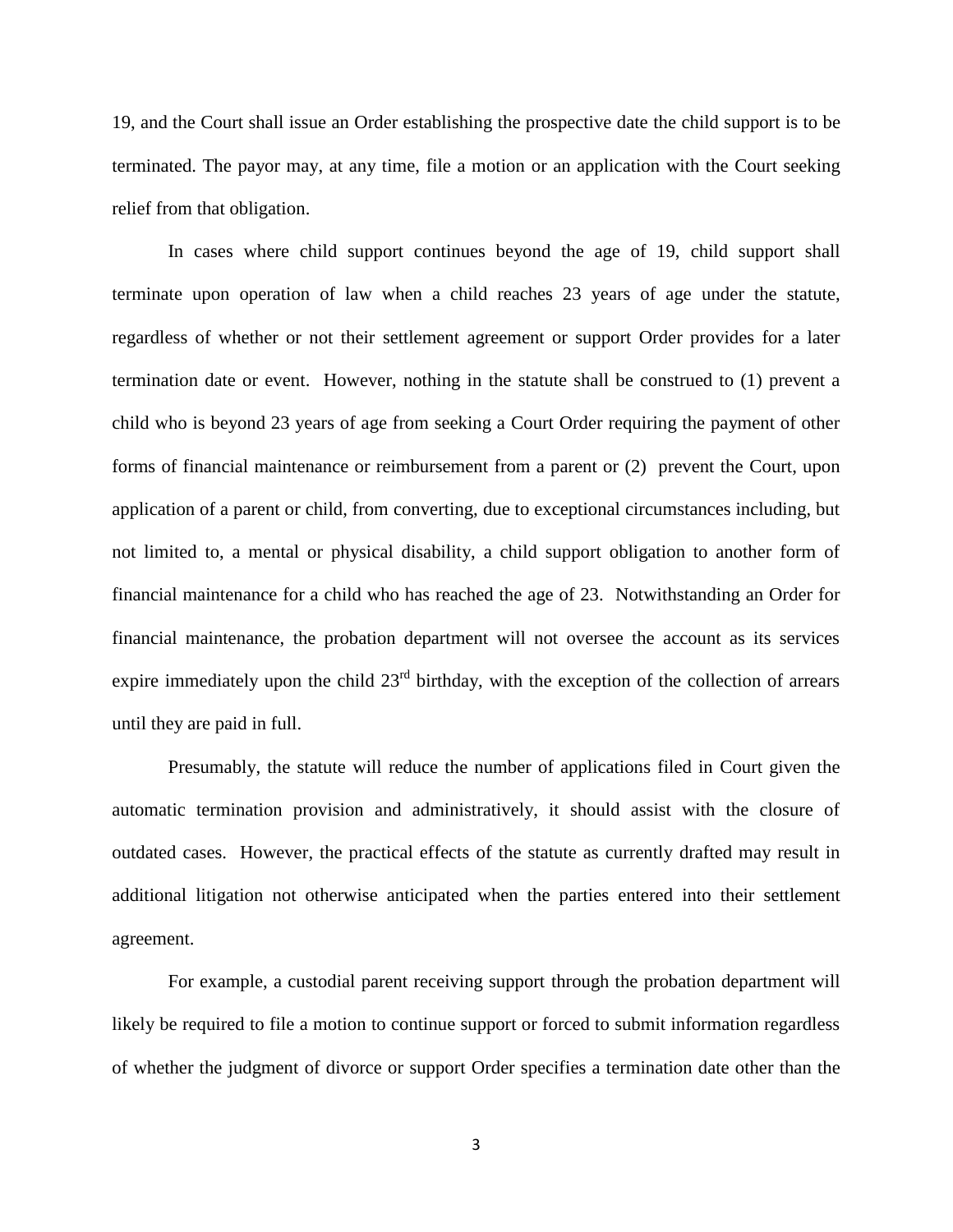child's 19<sup>th</sup> birthday. Although the date set forth in the Order will govern, the state cannot guarantee the information will be entered into the probation department's system. In fact, information provided to the public on http://www.njchildsupport.org/ explains that parents may still receive a termination notice and be asked to send in a copy of the Judgment of Divorce or Order containing the termination date, imposing additional burden on the payee. In addition, parents may receive the termination notice because the Judgment of Divorce or Order specifies an event and not a specific age or date of termination, again imposing upon the custodial parent a burden of proof needed to continue child support. Attorneys must carefully complete the Uniform Summary Support Order in an effort to avoid the issue of the probation department not having the relevant information. It may be incumbent upon attorneys to address a termination date for child support in the Uniform Summary Support Order.

Moreover, the new statute establishes that if there exists an unallocated child support Order for two or more child, and the obligation to pay for one child terminates, the existing support obligation shall continue. Here, the payor will have to file an application, if not otherwise agreed by the parties, seeking a reduction of support resulting in additional litigation.

Notably, the statute only applies to cases administered through the probation department. Custodial parents who once relied upon the probation department to monitor their accounts will have to seriously consider whether support should be paid through the probation department given the extra steps that will now be imposed upon them to continue support, even if their settlement agreement specifically calls for specific child support and emancipation dates.

Consider a circumstance in which the parties' settlement agreement provides that child support shall continue until age 24, but under the new statute, the Probation Division will automatically terminate child support at the age of 23. The custodial parent will have to file yet